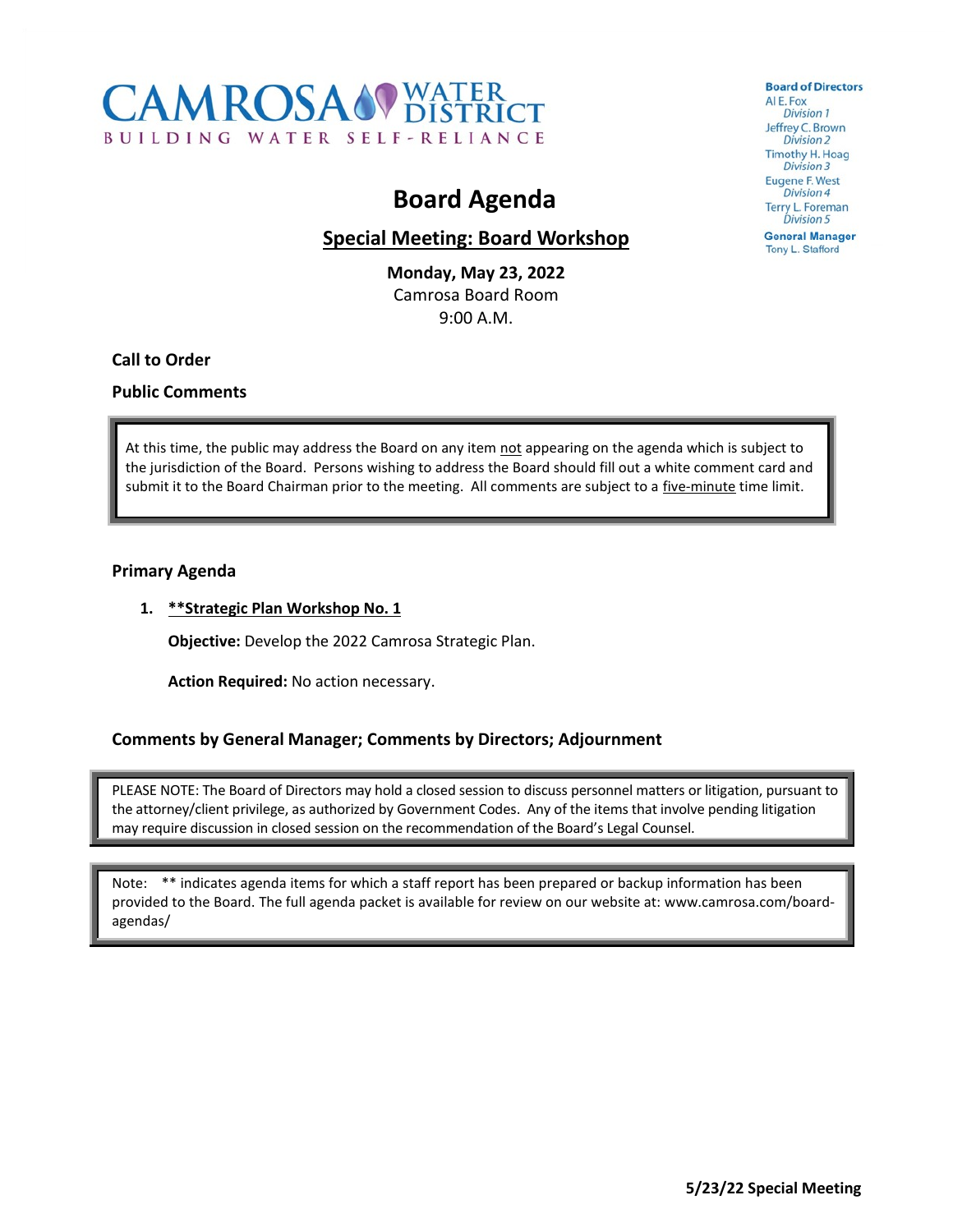

# **Board Memorandum**

May 23, 2022

**To:** General Manager

**From:** Ian Prichard, Assistant General Manager

**Subject: Strategic Plan Workshop No. 1**

**Objective:** Develop the 2022 Camrosa Strategic Plan.

**Action Required:** No action necessary.

**Discussion:** At the May 12, 2022 meeting, the Camrosa Board of Directors approved a contract with Woodard & Curran to provide support services to develop the 2022 Camrosa Strategic Plan. As described in their proposal, attached for reference, Woodard & Curran will facilitate five workshops with the Board and staff. The first three, scheduled in quick succession, are intended to solicit the information necessary to write the plan. The last two, tentatively planned for late July and early August, are reserved for review of the draft and final documents.

The agenda for the first workshop, Monday, May 23, 2022, from 9:00 A.M. to noon, is attached.

The second workshop is scheduled for 9:00 A.M. on May 26 and the third for 9:00 A.M. on June 1. Agendas will follow.

**Board of Directors** ALE, Fox **Division 1** Jeffrey C. Brown **Division 2** Timothy H. Hoag **Division 3 Eugene F. West Division 4 Terry L. Foreman Division 5** 

**General Manager** Tony L. Stafford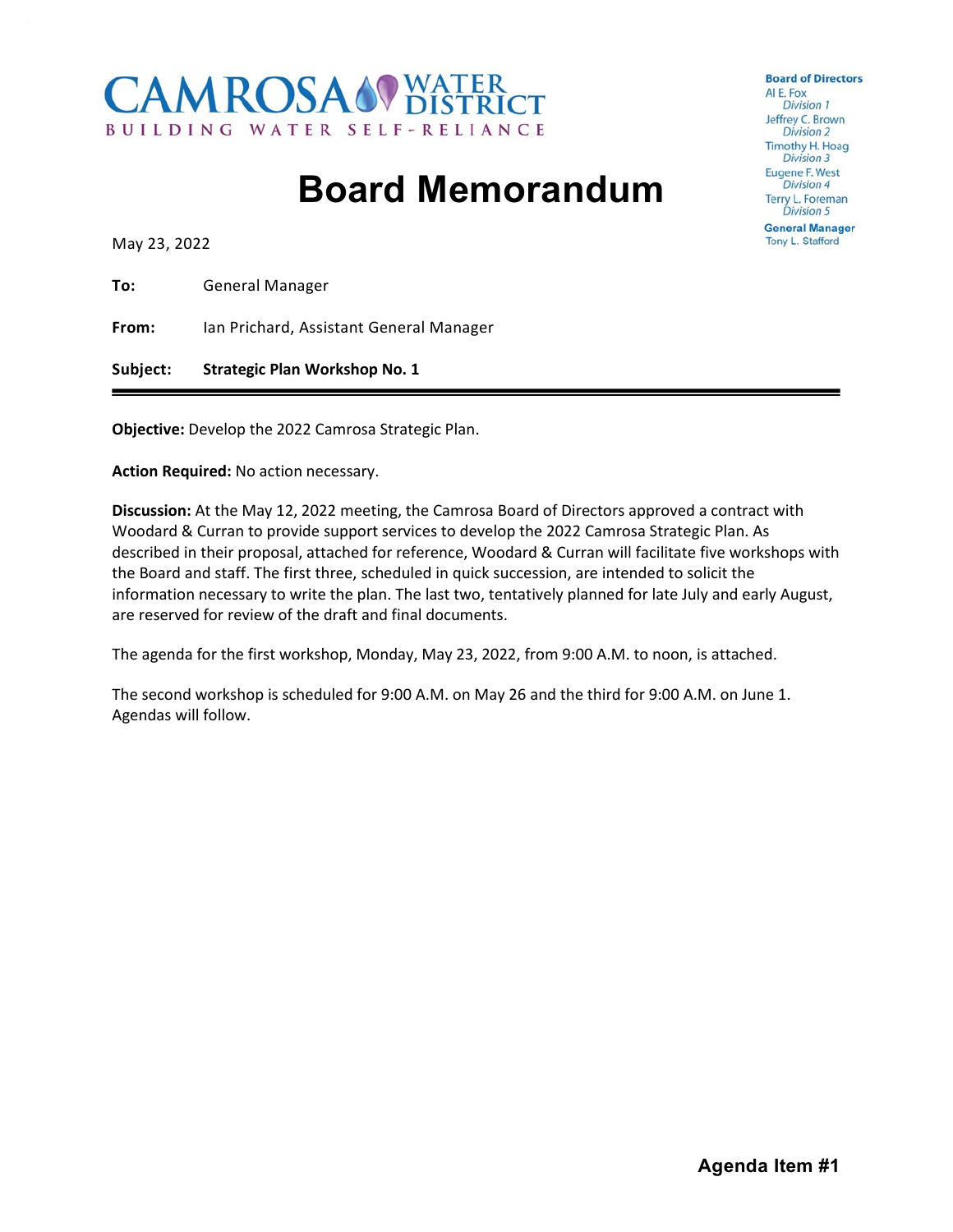### **CAMROSA WATER DISTRICT**



### **STRATEGIC PLAN WORKSHOP #1**

**Meeting Date & Time:** May 23, 2022 from 9:00 A.M. to 12:00 P.M.

**Meeting Location:** Camrosa Water District, 7385 Santa Rosa Road, Camarillo, CA 93012

**Invited Attendees:** Gene West (CWD), Terry Foreman (CWD), Al Fox (CWD), Jeffrey Brown (CWD), Timothy Hoag (CWD), Tony Stafford (CWD), Ian Prichard (CWD), Persephene St. Charles (W&C), Brian Van Lienden (W&C), Robert DeLoach (DeLoach & Associates)

### **MEETING AGENDA**

- 1. Present the Strategic Planning Process
- 2. Review Mission Statement
- 3. Review Vision Statement
- 4. Discuss Values & Guiding Principles
- 5. Conduct Influence Modeling
- 6. Wrap Up & Preview Workshop #2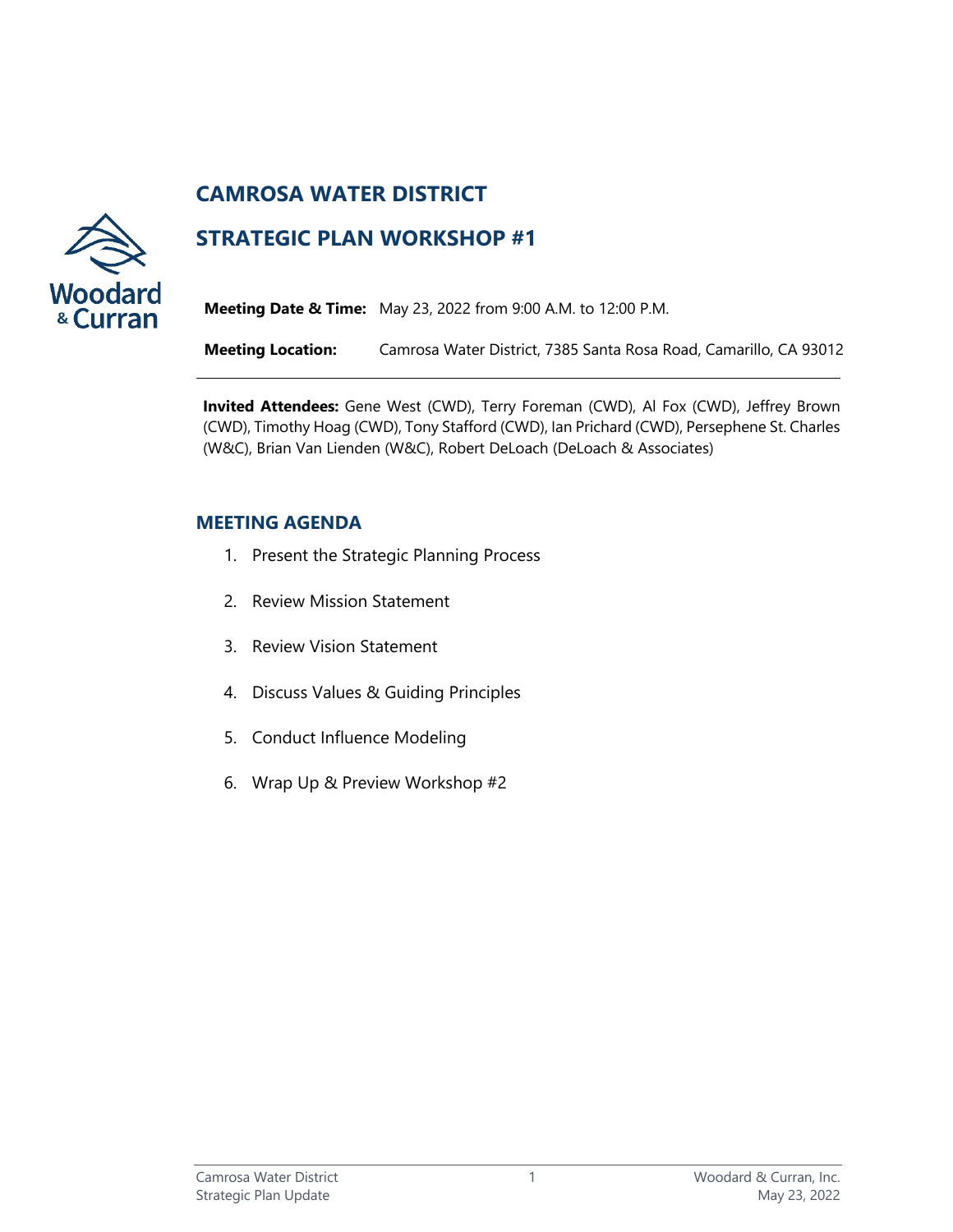Via Electronic Mail

May 5, 2022



Ian Prichard Assistant General Manager Camrosa Water District 7385 Santa Rosa Road Camarillo, CA 93012

#### **Re: Proposal for Updating the Camrosa Water District Strategic Plan**

Dear Mr. Prichard,

Woodard & Curran is pleased to present our proposal to update the Camrosa Water District's (CWD or District) Strategic Plan. It is understood that this Strategic Plan update is the first phase of three-phase planning process. Our proposal includes the scope of work, schedule and fee for the Strategic Plan, with the assumption that the Master Plan phases will be contracted separately.

Woodard & Curran will be conducting this update in partnership with DeLoach & Associates, Inc. Our proposed planning process is designed to develop a programmatic set of strategic goals and objectives allowing the District to make sound policy, capital, operational and financial decisions. Continuous feedback and dialog with the Board of Directors (Board) and staff throughout the planning process will be critical to meeting the following approach goals:

- Clearly define a purpose consistent with the District's mission and vision, while identifying its strategic principals or values.
- Create a strategy for aligning activities and resources with the District's mission and vision as well as industry best practices.
- Design a robust planning and execution strategy in coordination with the master planning effort through the organizational structure enabling the District to take advantage of its human capital to turn vision into reality.
- Allow the District to convey its vision through enhanced communication and accountability to its customers, stakeholders, elected officials, and others.

We thank you for the opportunity to submit our proposal and look forward to working with you on this exciting project.

Sincerely,

Persephen Allale

Persephene St Charles Brian Van Lienden Principal-in-Charge **Project Manager** Project Manager

RaValis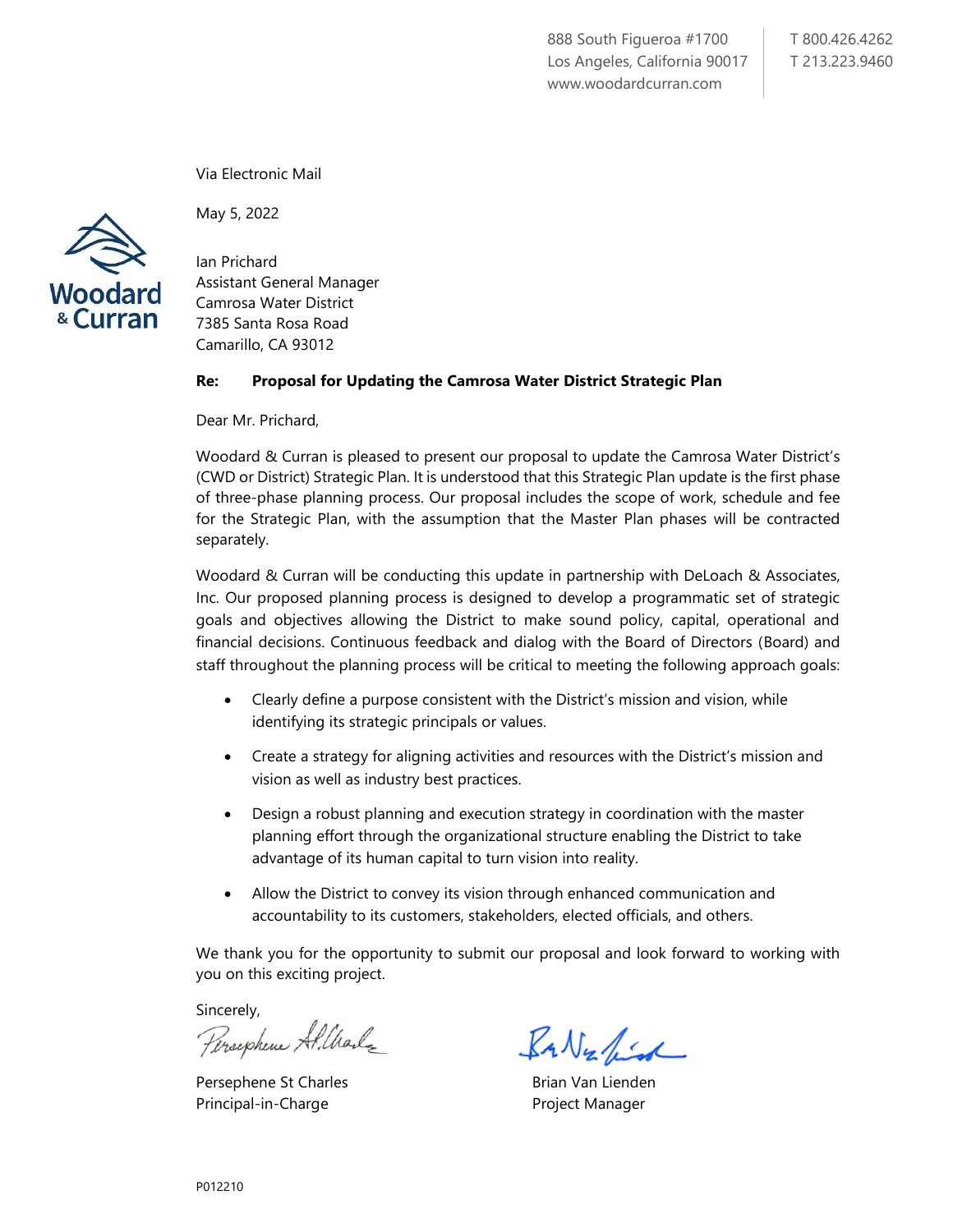## **SCOPE OF WORK**



### **Task 1. Project Management and Controls**

The consultant will set up and maintain project management and controls systems and meet internally on a weekly basis to review and assign consultant team actions. The consultant will also conduct up to eight (8), 30-minute project progress calls with District staff to indicate progress, get input needed and prepare for/debrief from Board Workshops.

The Consultant will develop and submit to the District monthly progress reports documenting at the task level, the following:

- summary of work completed over the most recent month
- list of proposed activities for the upcoming month
- list of pending data needs to support the planned activities for the upcoming month
- major decisions
- project schedule status

The schedule for the Strategic Plan update is assumed to be about twelve weeks during May – August 2022. If the schedule is extended, then this Task will need to be amended to accommodate additional project management and controls needs.

*Task 1 Deliverables:*

• Four (4) monthly progress reports

### **Task 2: Strategic Plan Update**

### **Subtask 2.1 – Workshops**

The consultant will prepare for, facilitate and summarize a series of in-person, facilitated workshops with the Board of Directors (Board), designated staff and the consultant team. It is assumed that three (3) initial workshops will be conducted with two (2) final workshops to review and approve the 2022 Strategic Plan as follows:

- Workshop #1: Initial kick-off meeting, review of past planning efforts and influence modeling
- Workshop #2: Establish new strategic planning goals and initiate SWOT exercise based on new planning goals
- Workshop #3: Finalize SWOT exercise, conduct gap analysis and identify success factors
- Workshop #4: Present Draft Strategic Plan and gather input and comments
- Workshop #5: Present Final Strategic Plan

Workshops are assumed to be in-person and not to exceed three (3) hours. If any additional workshops are requested, Woodard & Curran can work with the District to amend this scope of work, schedule and fee.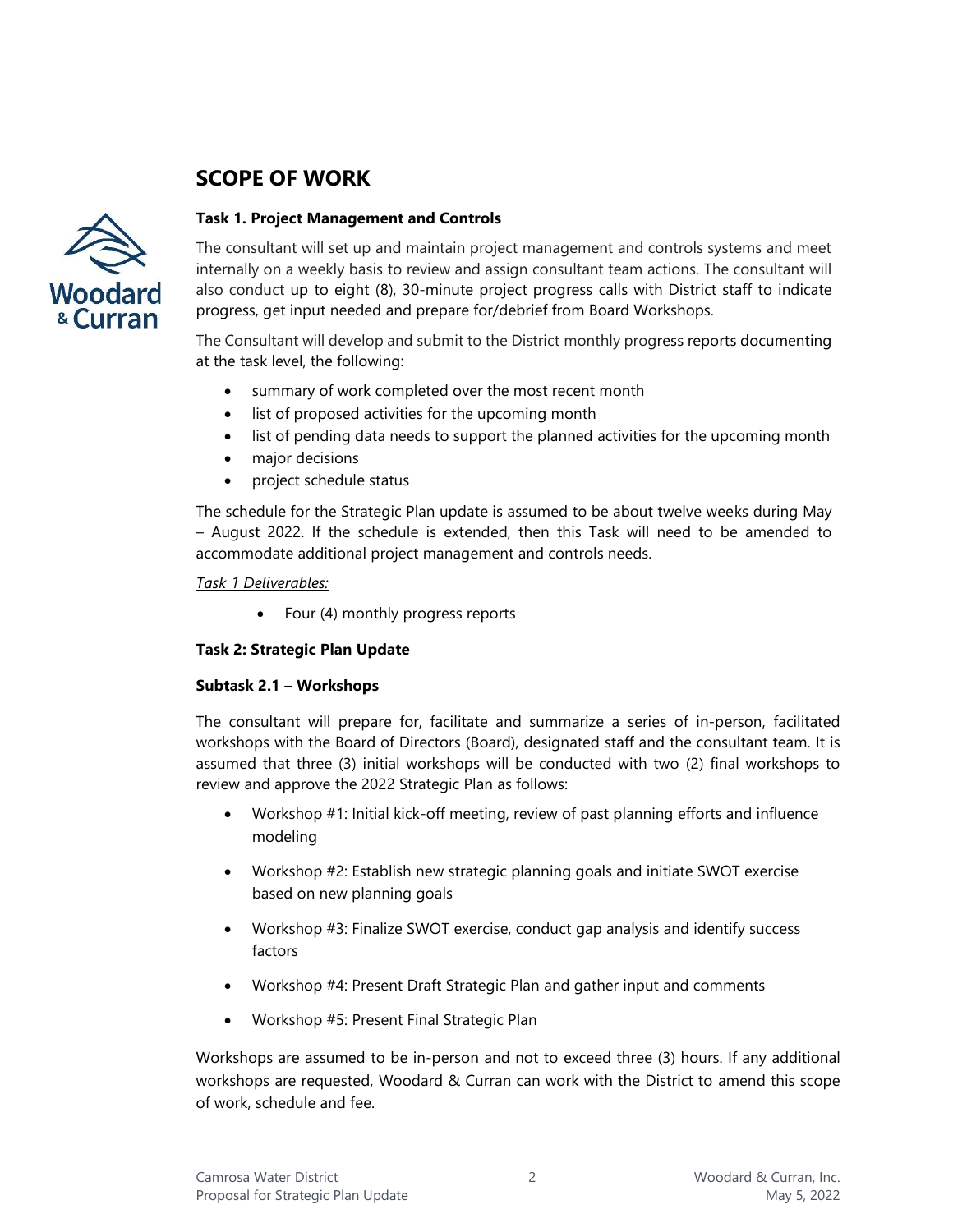### **Subtask 2.2 – Information Collection and Review**



This consultant will collect and review relevant documents including the 2008 Strategic Plan, budgets, organization charts and other planning documents to understand existing priorities and planning initiatives that will be important factors and context for developing the 2022 Strategic Plan. As part of this subtask, the consultant will conduct the following actions:

- Review the current mission and vision statement
- Identify guiding principles or values that represent the organizations desired culture
- Review goals, objectives and priorities identified in the 2008 Strategic Plan

### **Subtask 2.3 – Influence Modeling Exercise**

The consultant will prepare an influence modeling exercise to identify key influencers that drive the District's mission and objectives. The exercise will define customer and stakeholder expectations and identify entities, constituency groups or individuals that are influenced by the actions of the District and conversely those who exert influence on the District through their actions. The consultant will work with District staff to Identify agencies and constituent groups to be included in the Influence Modeling Exercise before Workshop # 1 (where the exercise will be conducted) and after to review actions that could be mitigated to achieve greater efficiency.

### **Subtask 2.4 – Strategic Planning Goals**

The consultant will solidify strategic planning goals to be included in the updated Strategic Plan that result from the facilitated discussion during Workshop #2. These planning goals may include but are not limited to:

- Water Supply
- Infrastructure
- Financial Management
- Public and Political Outreach
- Organizational Development

### **Subtask 2.5 – SWOT Exercise**

The consultant will develop a Strengths, Weaknesses, Opportunities and Threats (SWOT) exercise to identify critical strengths, weaknesses, opportunities and threats confronting the District as it attempts to meet the strategic planning goals, which will be used to guide development of the Strategic Plan update. The consultant will conduct the initial SWOT exercise as part of Workshop #2 and a final SWOT exercise in Workshop #3.

The consultant will develop and analyze the results of the of the SWOT exercise by specifically conducting the following activities:

- Incorporating the strategic planning goals developed in Subtask 2.4
- Utilizing SWOT exercise results to identify "gaps" in performance in relation to the District's current position
- Identifying success factors to measure future performance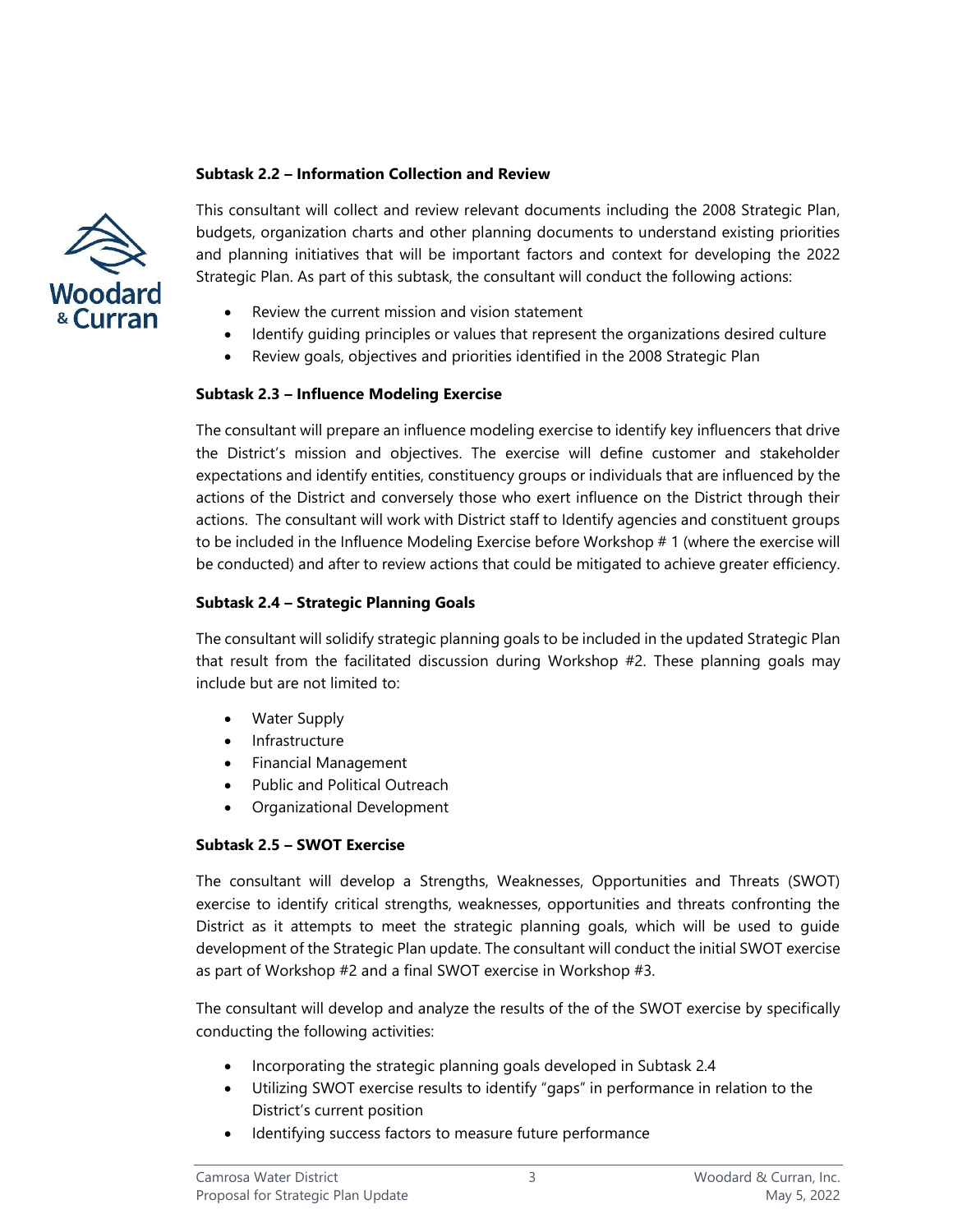• Preparing a summary report of findings from the SWOT exercise for review





The consultant will prepare an updated draft Strategic Plan document that articulates the District's updated strategic goals, objectives and strategies that were discussed and decided upon as a results of the previous subtasks. A presentation of the draft plan will be delivered to the Board of Directors and staff at Workshop #4. The consultant will collect and incorporate comments received from the Board and staff into a final 2022 Strategic Plan. The final Strategic Plan will be presented at Workshop #5.

*Task 2 Deliverables*

- Workshop agendas, meeting materials and summaries
- Influence modeling results
- SWOT exercise summary of findings
- Draft and Final Strategic Plan update

### **Schedule**

The following schedule is for the initial three-month Strategic Plan Update and will need to be updated if additional master planning tasks are added.

|                                     | May | June | July | August |
|-------------------------------------|-----|------|------|--------|
| 2.1 Workshops                       |     |      |      |        |
| 2.2 Information Collection & Review |     |      |      |        |
| 2.3 Influence Modeling Exercise     |     |      |      |        |
| 2.4 Strategic Planning Goals        |     |      |      |        |
| 2.5 SWOT Exercise                   |     |      |      |        |
| 2.6 Strategic Plan Document         |     |      |      |        |